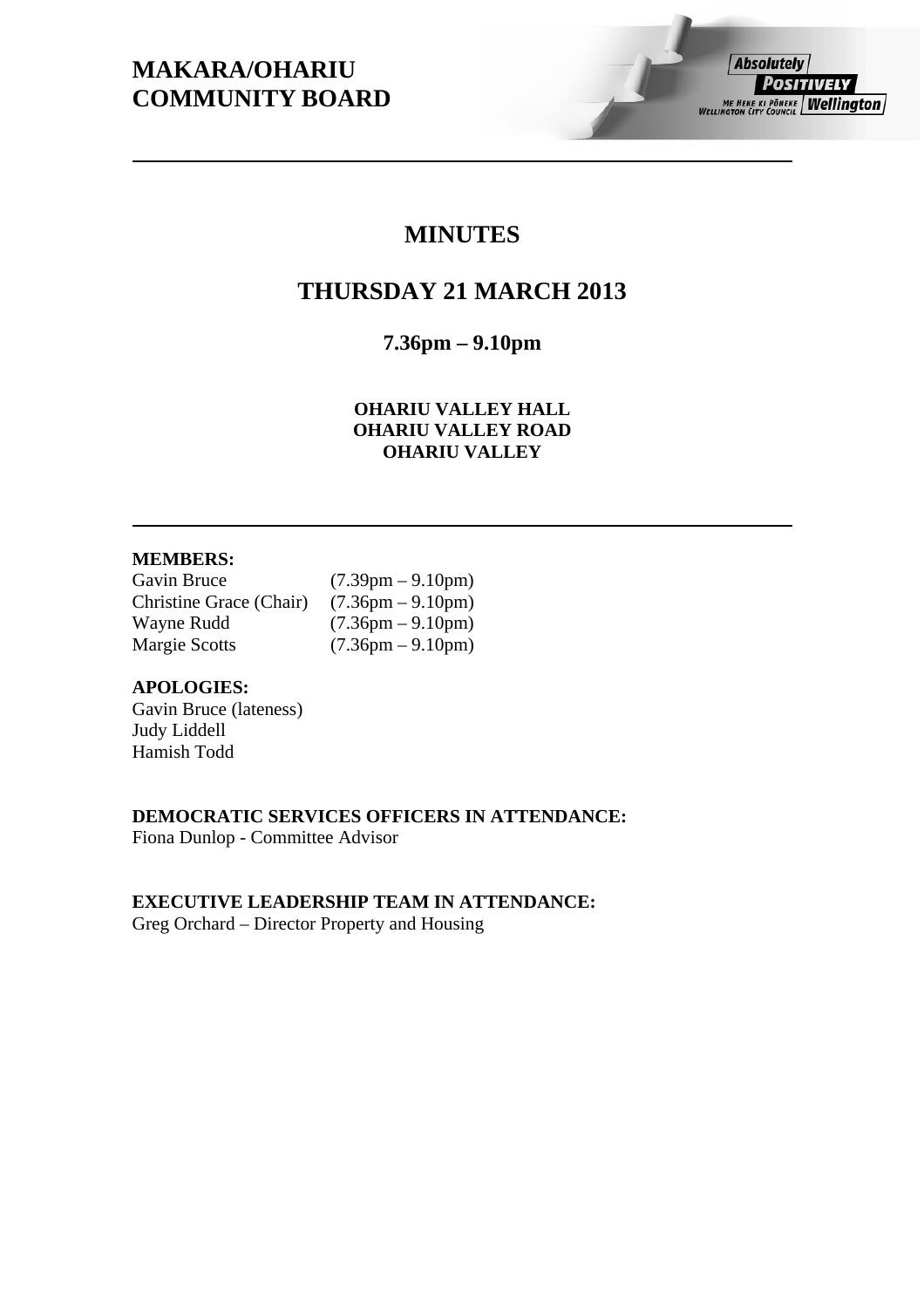## 012/13MB **APOLOGIES**

(1215/13/IM)

**Moved Christine Grace, seconded Margie Scotts, the motion that the Makara/Ohariu Community Board accept apologies for absence from Judy Liddell and Hamish Todd and accept apologies for lateness from Gavin Bruce.** 

**The motion was put and declared CARRIED.** 

#### **RESOLVED:**

*THAT the Strategy and Policy Committee:* 

- *1. Accept apologies for absence from Judy Liddell and Hamish Todd.*
- *2. Accept apologies for lateness from Gavin Bruce.*

## 013/13MB **MINUTES FOR CONFIRMATION** (1215/13/IM)

**Moved Christine Grace, seconded Wayne Rudd, the motion, that the Makara/Ohariu Community Board approve the minutes of the meeting held on Thursday 21 February 2013 having been circulated, be taken as an accurate record of that meeting.** 

## **The motion was put and declared CARRIED.**

#### **RESOLVED:**

*THAT the Makara/Ohariu Community Board:* 

*1. Approve the minutes of the meeting held on Thursday 21 February 2013 having been circulated, be taken as an accurate record of that meeting.* 

## 014/13MB **CONFLICT OF INTEREST DECLARATIONS**  (1215/13/IM)

#### **NOTED:**

Please see 021/13MB for a conflict of interest declaration from Gavin Bruce.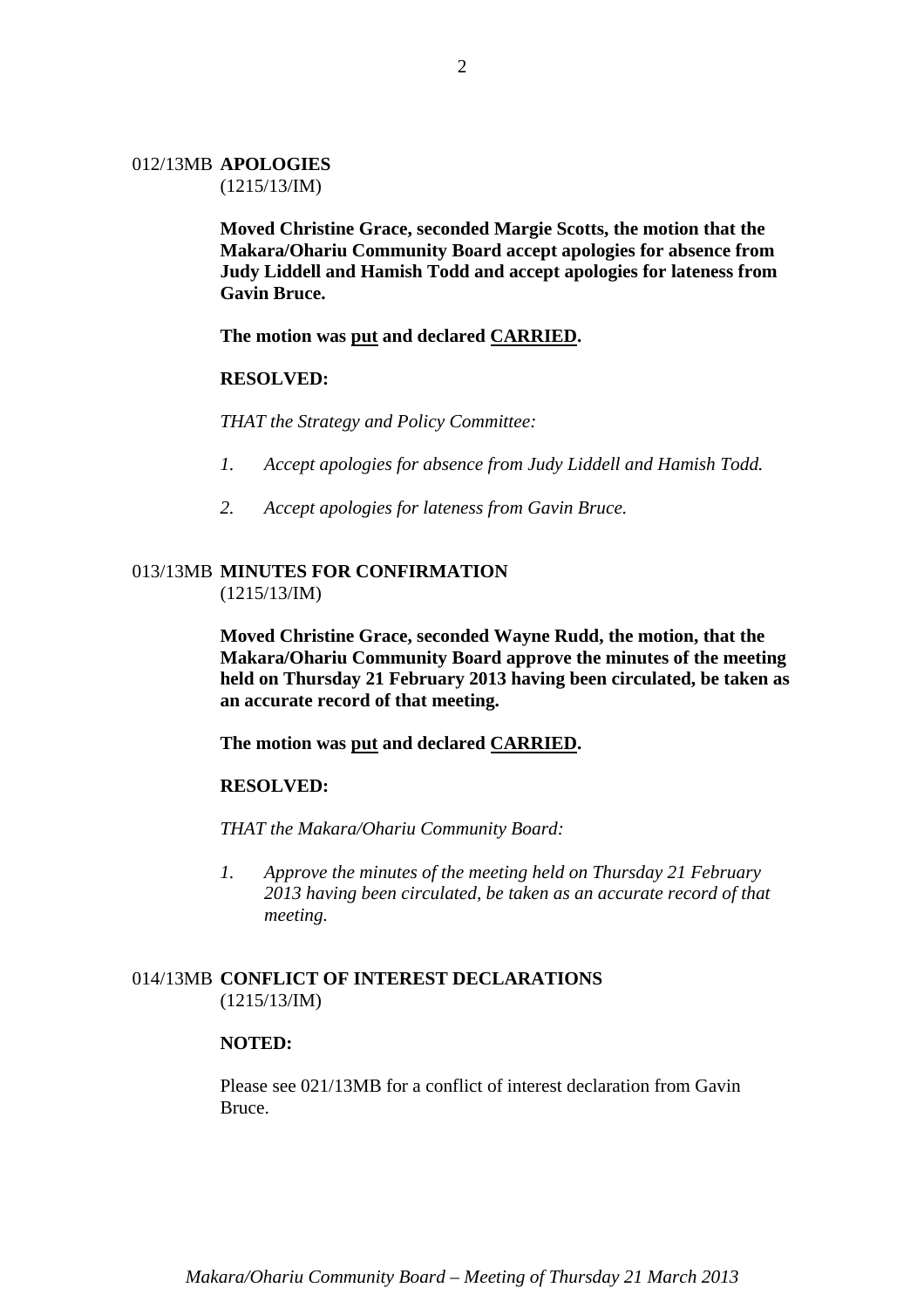#### 015/13MB **PUBLIC PARTICIPATION** (1215/13/IM)

#### **NOTED:**

There was no public participation.

#### 016/13MB **REGIONAL GOVERNANCE UPDATE** (1215/11/IM) (ORAL REPORT)

#### **NOTED:**

Kaine Thompson Senior Strategy Advisor updated the Community Board on Regional Governance

(During the update on Regional Governance Gavin Bruce joined the meeting at 7.39pm.)

#### 017/13MB **ROADING**

(1215/11/IM) (ORAL REPORT)

#### **NOTED:**

Steve Wright – Team Leader, Resurfacing and Contracts was in attendance.

The Board had a discussion on the concerns relating to the number of cyclists using the Makara and Ohariu Valley roads. They would like a bike/single file sign installed at the top of the hills which enter the area to alert cyclists. The Board asked what other options are available to assist in making sure of cyclist safety.

#### 018/13MB **NEW ZEALAND COMMUNITY BOARDS' CONFERENCE 2013, THURSDAY 9 – SATURDAY 11 MAY 2013, WANAKA – ATTENDANCE OF COMMUNITY BOARDS**

Report of Fiona Dunlop – Committee Advisor. (1215/11/IM) (REPORT 3)

**Moved Christine Grace, seconded Gavin Bruce, the substantive motion.** 

**The substantive motion was put and declared CARRIED.** 

**The Chair asked for expressions of interest for Board members to attend the Conference.** 

**Moved Wayne Rudd, seconded Gavin Bruce, the motion that Christine Grace and Margie Scotts attend the Conference.**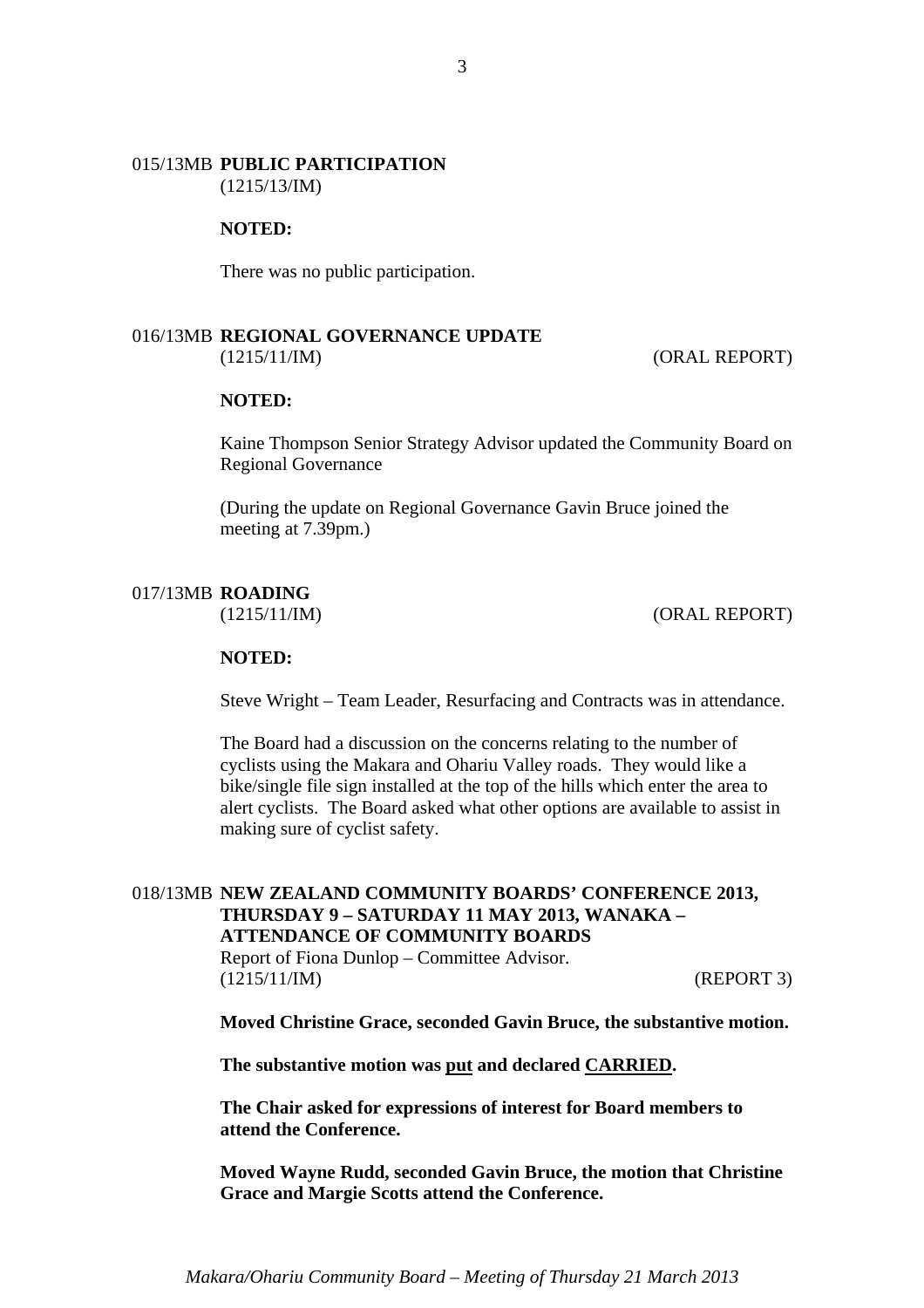## **The motion was put and declared CARRIED.**

#### **RESOLVED:**

*THAT the Makara/Ohariu Community Board:* 

- *1. Receive the information.*
- *2. Note that the Strategy and Policy Committee approved the attendance of two members of the Makara/Ohariu Community Board to attend the New Zealand Community Boards' Conference 2013, Thursday 9 – Saturday 11 May 2013 and agree that the costs associated with attending the meeting are met from the Elected Members Budget (GVEM01).*
- *3. Nominate Christine Grace and Margie Scotts of the Makara/Ohariu Community Board to attend the New Zealand Community Boards' Conference 2013, Thursday 9 – Saturday 11 May 2013.*
- *4. Note that a written report back on the Conference will be presented by the attendees to the Makara/Ohariu Community Board meeting in accordance with Council policy.*

#### **NOTED:**

The resolution differs from the recommendations in the officer's report as follows:

The Community Board added the text in bold.

#### 019/13MB **CIVIL DEFENCE UPDATE** (1215/11/IM) (ORAL REPORT)

#### **NOTED:**

There was nothing to report.

## 020/13MB **PROJECT WESTWIND AND COMMUNITY LIAISON GROUP** (1215/11/IM) (ORAL REPORT)

## **NOTED:**

The Chair advised that she had attended a meeting of the Project Westwind Community Liaison Group.

4

*Makara/Ohariu Community Board – Meeting of Thursday 21 March 2013*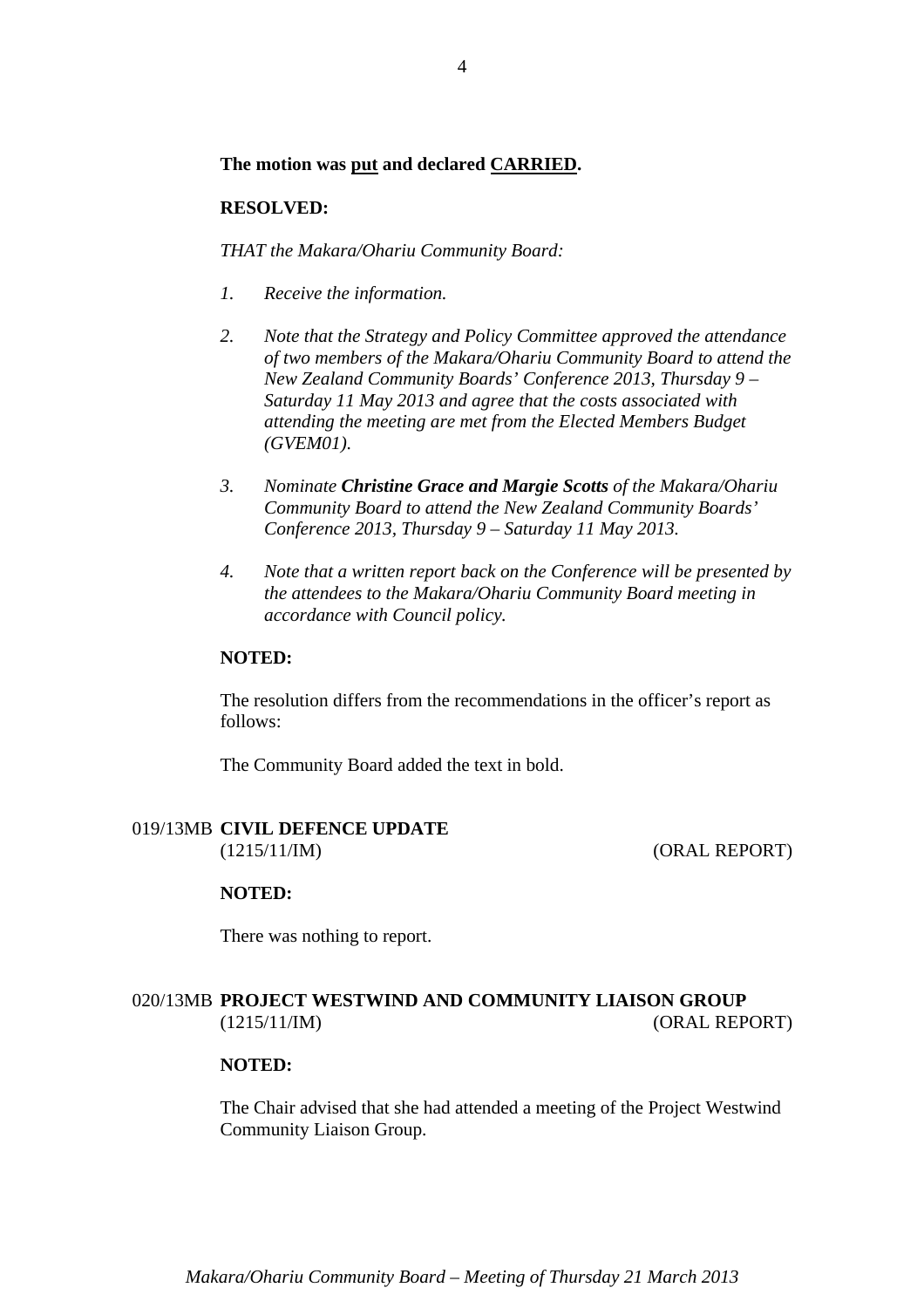## 021/13MB **PROJECT MILL CREEK AND COMMUNITY LIAISON GROUP** (1215/11/IM) (ORAL REPORT)

#### **NOTED:**

1. Gavin Bruce declared a conflict of interest in relation to Report 6 – Project Mill Creek and Community Liaison Group. He advised that he would not take part in discussion or debate on this item.

(Gavin Bruce withdrew from the table due to a conflict of interest.)

2. The Chair updated the Board on the Project from notes that Judy Liddell as the Board's representative on the Community Liaison Group had provided.

(Gavin Bruce returned to the table.)

#### 022/13MB **RESOURCE CONSENT APPROVALS AND APPLICATIONS FOR 1 FEBRUARY 2013 TO 28 FEBRUARY 2013**

Report of Bill Stevens - Manager, Development Planning and Compliance, North and West. (1215/13/IM) (REPORT 7)

**Moved Christine Grace, seconded Margie Scotts, the substantive motion.** 

**The substantive motion was put and declared CARRIED.** 

#### **RESOLVED:**

*THAT the Makara/Ohariu Community Board:* 

*1. Receive the information.* 

#### 023/13MB **FORWARD PROGRAMME**

Report of Sophie Rapson – Committee Advisor. (1215/11/IM) (REPORT 8)

**Moved Christine Grace, seconded Gavin Bruce, the substantive motion with additions as follows:** 

#### **Thursday 18 April 2013**

- **2013/14 Draft Annual Plan Consultation Presentation**
- **Regional Governance Submission**
- **Civil Defence**
- **Cycling in rural areas report back**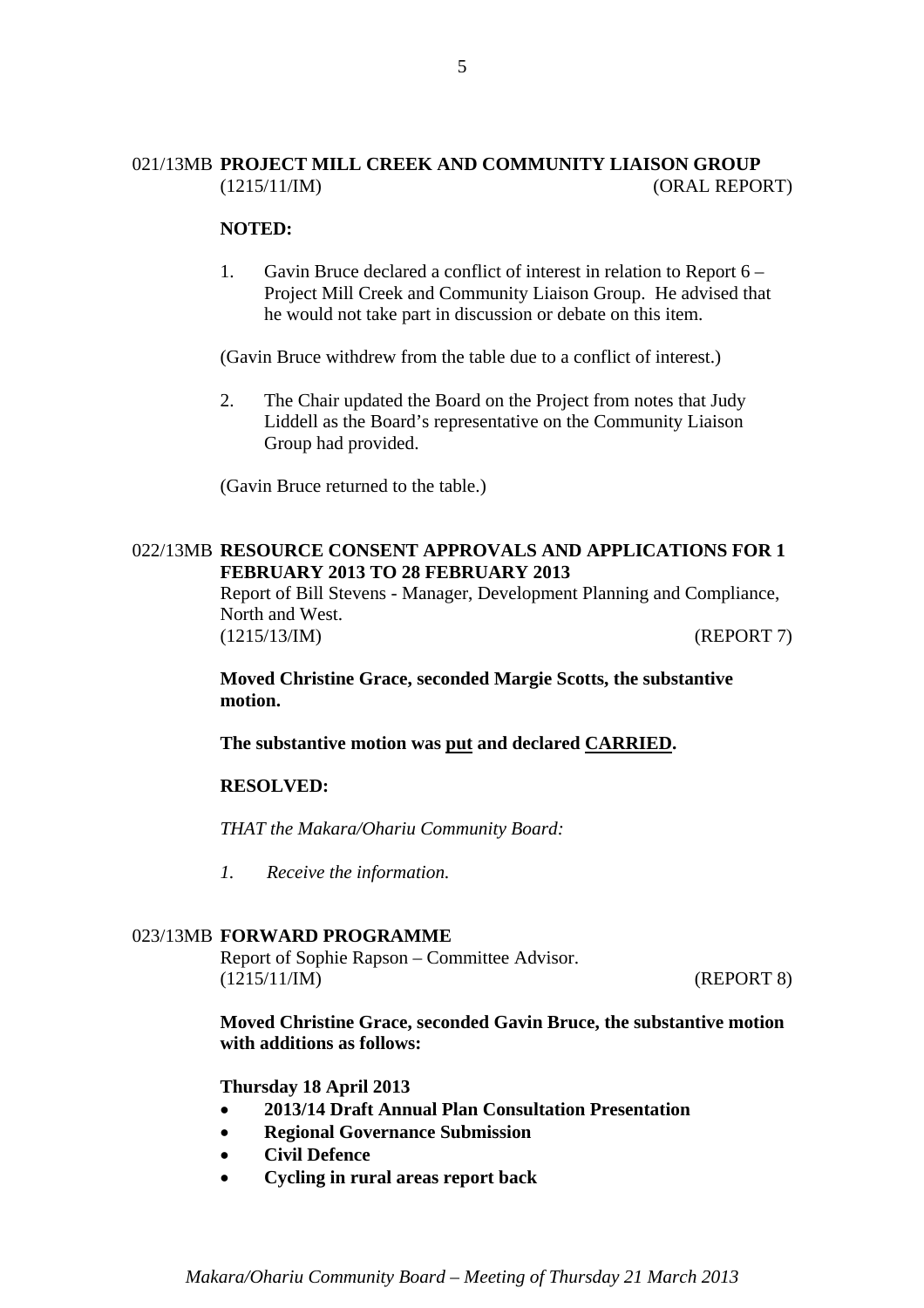**Thursday 16 May 2013** 

**Annual Plan Submission** 

## **Thursday 20 June 2013**

 **Report on attendance at New Zealand Community Boards' Conference** 

**The substantive motion with additions was put and declared CARRIED.** 

## **RESOLVED:**

*THAT the Tawa Community Board:* 

- *1. Receive the information.*
- *2. Approve the work programme for the upcoming meetings.*

| <b>Thursday 18 April 2013</b>                         |  |
|-------------------------------------------------------|--|
| <b>Standing Items:</b>                                |  |
| Resource consent                                      |  |
| Roading                                               |  |
| <b>Project Mill Creek and Community Liaison Group</b> |  |
| <b>Project Westwind and Community Liaison Group</b>   |  |
| Upcoming areas of consultation                        |  |
| <b>Forward Programme</b>                              |  |
| 2013/14 Draft Annual Plan Consultation Presentation   |  |
| <b>Regional Governance Submission</b>                 |  |
| <b>Civil Defence</b>                                  |  |
| Cycling in rural areas report back                    |  |
| Thursday 16 May 2013                                  |  |
| <b>Standing Items:</b>                                |  |
| Resource consent                                      |  |
| Roading                                               |  |
| <b>Project Mill Creek and Community Liaison Group</b> |  |
| Project Westwind and Community Liaison Group          |  |
| Upcoming areas of consultation                        |  |
| <b>Forward Programme</b>                              |  |
| <b>Annual Plan Submission</b>                         |  |
| <b>Thursday 20 June 2013</b>                          |  |
| <b>Standing Items:</b>                                |  |
| Resource consent                                      |  |
| Roading                                               |  |
| <b>Project Mill Creek and Community Liaison Group</b> |  |
| <b>Project Westwind and Community Liaison Group</b>   |  |

- *Upcoming areas of consultation*
- *Forward Programme*